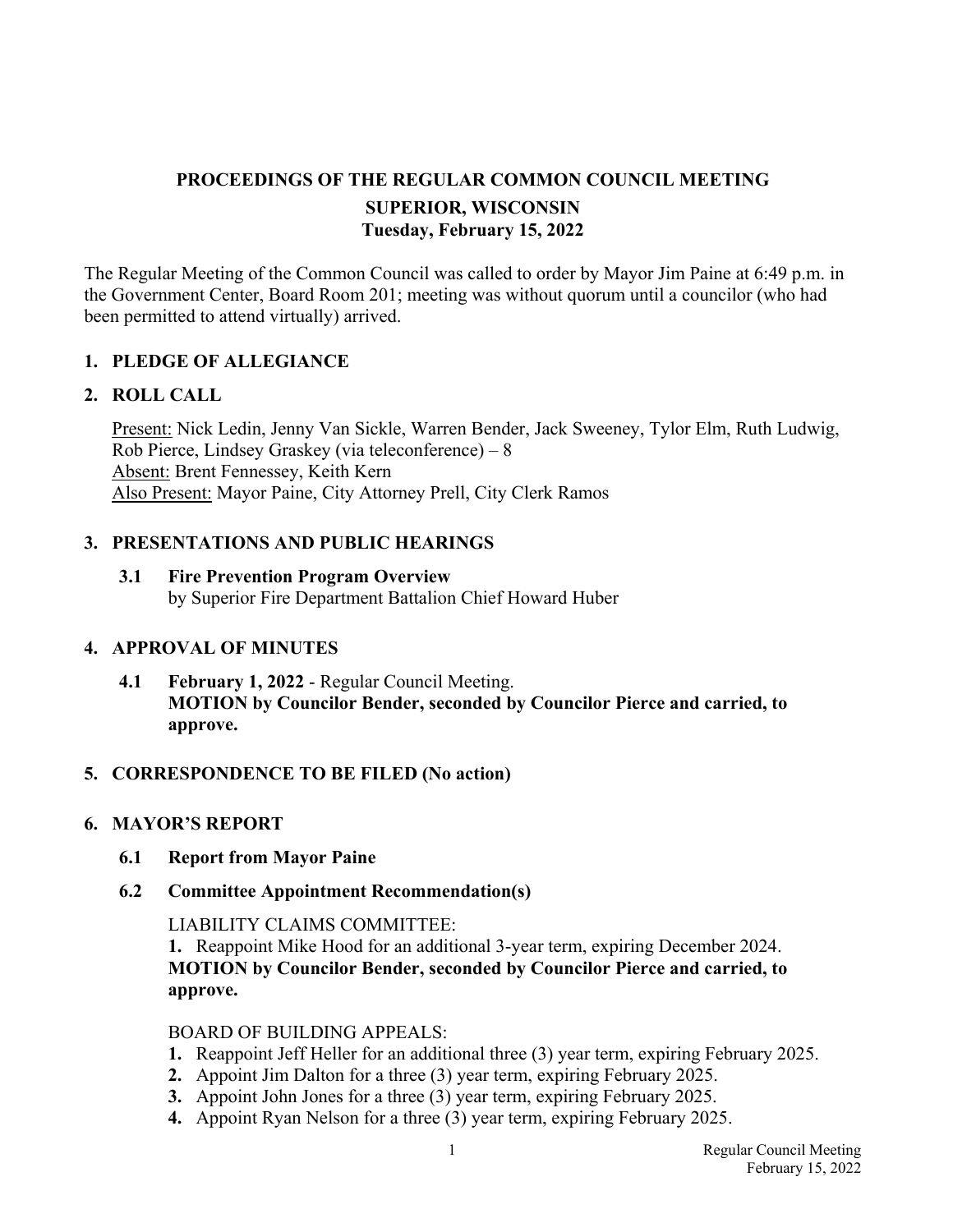**5.** Appoint John Lintula for a three (3) year term, expiring February 2025.  **MOTION by Councilor Pierce, seconded by Councilor Bender and carried, to approve.** 

 TOURISM DEVELOPMENT FUND COMMITTEE:  **1.** Appoint Carolyn Nelson-Kavajecz for a term expiring April 2023.  **MOTION by Councilor Ludwig, seconded by Councilor Bender and carried, to approve.** 

## **7. STANDING COMMITTEE REPORTS**

- **7.1 Human Resources Committee** (*No meeting to report)*
- **7.2 Public Works Committee** (*Meeting held February 3, 2022*) Report from Councilor Van Sickle.

#### RECOMMENDATIONS:

- 1. Approve awarding the Winter St. & Susquehanna Pond Maintenance project to Badger Excavating Inc., for the amount of \$29,247.25.
- 2. Approve the purchase of three (3) Ford Escape SE Hybrid AWD vehicles.

 **MOTION by Councilor Van Sickle, seconded by Councilor Bender and carried, to approve.** 

 **7.3 Finance Committee** *(Meeting held February 10, 2022)*  Report from Councilor Sweeney.

## RECOMMENDATIONS:

 1. Approve a 20-block investment in SWL&P's Community Solar Garden Project for a total NTE \$65,000.00.

 **MOTION by Councilor Sweeney, seconded by Councilor Pierce and carried, to approve.** 

- **7.4 Licenses and Fees Committee** (*No meeting to report)*
- **7.5 Public Safety Committee** (*No meeting to report)*
- **7.6 Committee of the Whole Meeting** *(Meeting held February 1, 2022)*  No report received.

## **8. SPECIAL COMMITTEE REPORTS**

8.1 REPORTS WITH RECOMMENDATIONS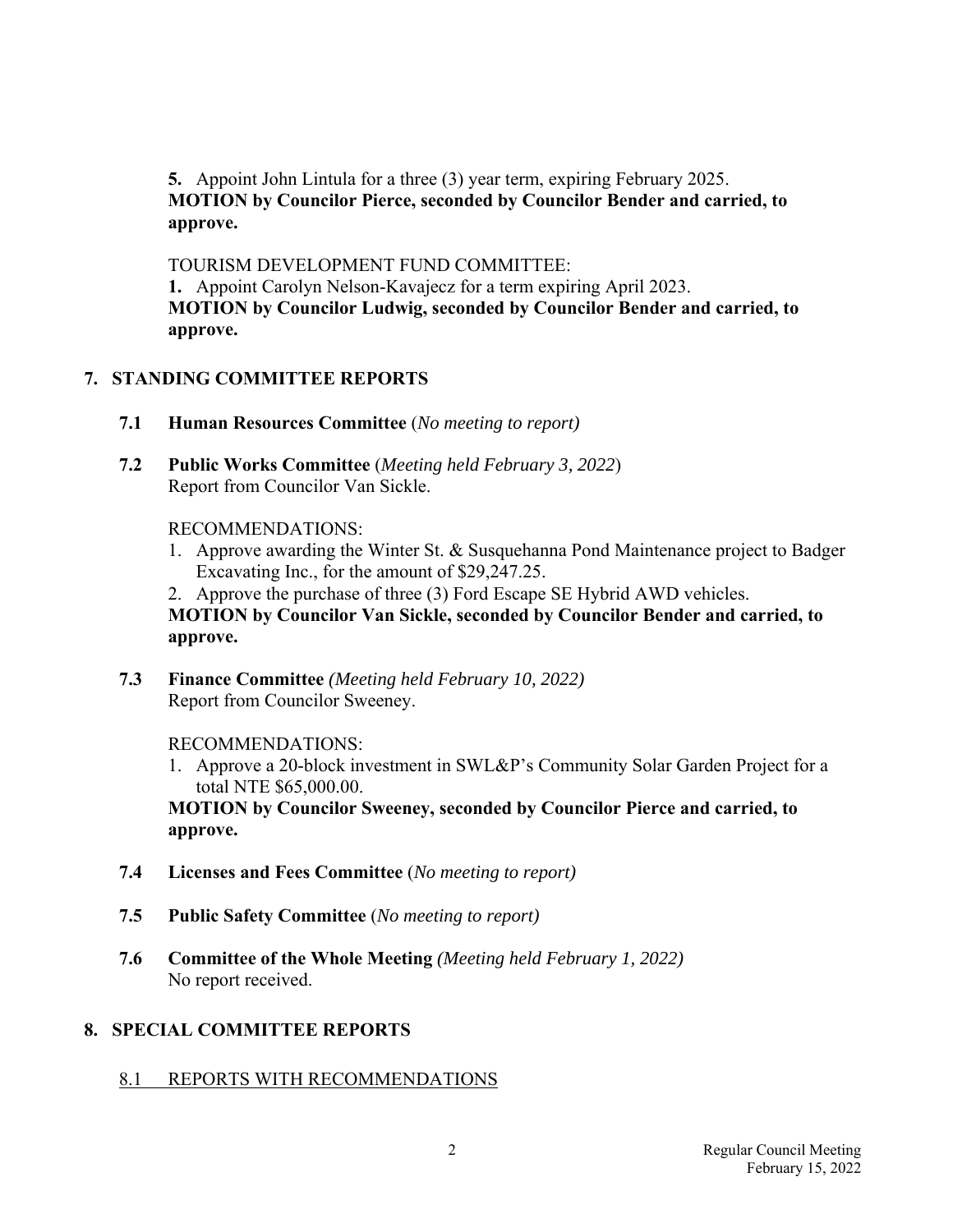# **8.1.1 Parks & Recreation Commission** (*Meeting held January 27, 2022*)

Report from the Councilor Ledin.

#### RECOMMENDATIONS:

 1. Approve the new name for Bike Loop #1 on the Millennium Trail: "Senior Slide"  **MOTION by Councilor Ledin, seconded by Councilor Pierce and carried, to approve.**

## 8.2 REPORTS SANS RECOMMENDATIONS

- **8.2.1 Tourism Development Commission** (*Meeting held February 4, 2022*) Report from Councilor Graskey.
- **8.2.2 Historic Preservation Committee** (*Meeting held February 9, 2022*) Report from Mayor Paine.

## **9. OLD BUSINESS**

## **10. NEW BUSINESS**

- **10.1** CITY CLERK RAMOS recommending approval of miscellaneous licenses. **MOTION by Councilor Bender, seconded by Councilor Elm and carried, to approve.**
- **10.2** ORDINANCE O22-4267, introduced by the Common Council of the City of Superior, to amend City Code Chapter 112-Traffic Code, Schedule J, Accessible Parking Zones, to add a "Do Not Block Sidewalk" sign at 1517 N 13<sup>th</sup> Street. **MOTION by Councilor Elm, seconded by Councilor Ludwig and carried, to approve.**
- **10.3** ORDINANCE O22-4268, introduced by the Common Council of the City of Superior, to amend City Code Chapter 112-Traffic Code, Schedule J, Accessible Parking Zones, to add an accessible parking sign at 1716 Cumming Avenue (both sides). **MOTION by Councilor Ludwig, seconded by Councilor Elm and carried, to approve.**
- **10.4** PUBLIC WORKS DIRECTOR JANIGO is recommending approval of a 20-year Land Lease Agreement and the Consent to Collateral Assignment of Land Lease with the National Bank of Commerce, with Superior Flying Service, LLC, to lease hanger site A-9 for aviation related activities at the Richard I. Bong Memorial Airport. **MOTION by Councilor Bender, seconded by Councilor Elm and carried, to approve.**

 **10.5** PUBLIC WORKS DIRECTOR JANIGO is recommending approval of a 20-year Land Lease Agreement and the Consent to Collateral Assignment of Land Lease with the National Bank of Commerce, with Superior Flying Service, LLC, to lease hanger site B-2 for aviation related activities at the Richard I. Bong Memorial Airport. **MOTION by Councilor Pierce, seconded by Councilor Bender and carried, to approve.**